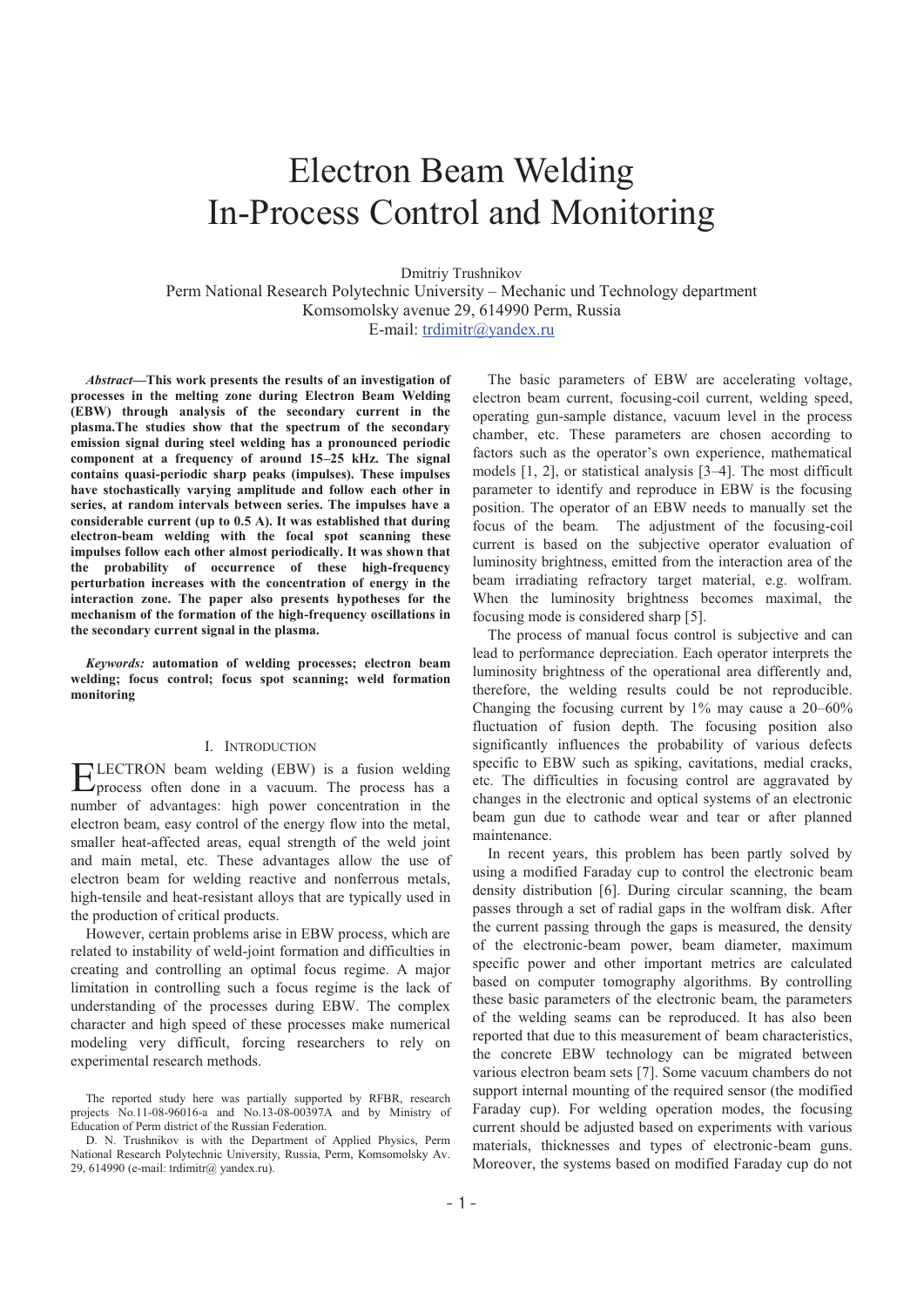executed the real-time control and adjustment of the focusing mode during welding. Real-time adjustments are important for large objects welding especially when the cathode electron emission and thus the electronic and optic adjustments of the gun are significant.

Therefore, the control, monitoring and analysis of the processes in welding bath during EBW requires analysis of the secondary signal parameters, such as secondary electron or ion emission, optical emission, X-rays, etc.

One of the specific processes caused by the impact of the dense electron beam to the metal during EBW is the formation of plasma in the operational area [8–9]. The parameters of the plasma are closely connected with the electron beam thermal effect on the metal being welded. In [10–11], plasma current parameters are suggested for electron beam focusing control.

All the above methods use extreme correlations between the secondary emissions and the focusing lens current. These correlations are characterized by the dead zones and two values of the focusing lens current that ensure similar signal parameters, but various derivatives. The application of focal spot scanning (modulation of the focusing lens current) was required in this case for the embodiment of the methods of operational control. All known research has been based on the extreme of a signal function, obtained while slowly changing the focusing current. In this case, the execution of the operational control requires low-frequency scanning of the focusing current, which negatively affects the quality of the welded joint. High-frequency scanning of the focal spot for the purpose of improving the quality of the welded joint is known [12]. However, its applicability to the operational control of beam focusing has not been investigated until now.

In recent years, control and monitoring of electron beam and laser beam welding has become more and more popular [13–16]. Laser technologies and EBW are based on similar principles and used concentrated energy beams. New research opportunity provided by modern signal processing is finding an increased interest by researchers

One of the well-known ways to increase the signal/noise ratio for physical object analysis is periodic exposure of the object with subsequent analysis of its response at a given exposure frequency [17]. In [10,11,18], it is reported that periodic changes of the electron beam parameters (beam current modulation, oscillation or focus spot scanning) causes normalization of the processes in the keyhole created by the electron beam, thus making the series of impulses passing at constant interval`s proportional to the waveform frequency. However, obtained results are not sufficiently reliable, so further investigation is required. For example, simultaneous recording the focusing lens current and of the secondary current signals collected by the plasma was not performed. Also, the principles for generating harmonics proportional to the scanning frequency were not revealed.

This article studies the behavior of the current collected from the plasma, generated in the operational area of the electron beam, when using EBW with focal spot scanning (modulation of the focusing lens current), based on the coherent accumulation method (cross-correlation analysis) [17, 19]. This method can be used to obtain not only amplitude ratios, but also the phase ones, as well as determining how the current signals in the plasma are synchronized with the focusing lens signals during EBW. These results can be useful for focal spot scanning - parameters selection methods and methods to control EBW against the parameters of the plasma current.

#### II. . EXPERIMENTAL PROCEDURE

A ring electrode collector was used to measure the secondary current from the plasma. The collector was located over the zone of welding. The collector has a positive potential of 50 V. The loading resistance was 50  $\Omega$ . The signal from the collector was registered by a data acquisition system and further processed by a computer. The sampling frequency in the experiments was in a range from 100 kHz to 1 MHz per channel.

During the experiments, samples of chrome-molybdenum steel (0.15  $\%$  carbon, 5  $\%$  chrome and around 1  $\%$  of molybdenum) and high-alloy chrome-nickel steel (up to 0.12  $%$  carbon, 18  $%$  chrome and up to 0.8% titanium) were welded. The accelerating voltage in all experiments was 60 kV. The welding power was in the range from 2 kW to 4 kW.

During the experiments, the welding power *P*, welding speed, focus degree  $\Delta I_f \Delta I_f = I_f - I_{f0}$  is the difference between the average focusing lens current of the welding mode and the focusing lens current of sharp focus), the frequency *f* and amplitude of the focal spot scanning *A* were varied.

The current in the focusing lens was changed under a linear law. The limits of scanning frequency were from 90 to 12000 Hz. The amplitude of these oscillations was in a range from 3 to 25 mA.

Transverse metallurgical sections of the weld were made from all the welded samples. The focus regime was determined by the transverse sizes of the penetration depth. The sharp focus regime corresponds to the maximum penetration depth.

#### III. RESULTS AND DISCUSSION

Fig. 1 shows a typical spectrum of the secondary current signal collected from plasma during welding of steel samples. It can be noted that there is a characteristic maximum in the signal at frequencies close to 15-20 kHz. Fig. 2a shows the secondary signal together with a signal of focusing lens. The processes in the keyhole become periodic with focal spot scanning s. Frequency perturbations in the secondary current start to periodically follow at multiples of the scanning frequency. More detailed consideration (Fig. 2b) shows that each perturbation represents a series of high-frequency quasiperiodic impulses. Their frequency 10–25 kHz is very stable and specific for different materials and welding regimes. The amplitude changes randomly. The spectrums and waveforms of the secondary current in a plasma during electron-beam welding are more fully described in [10,11, 18].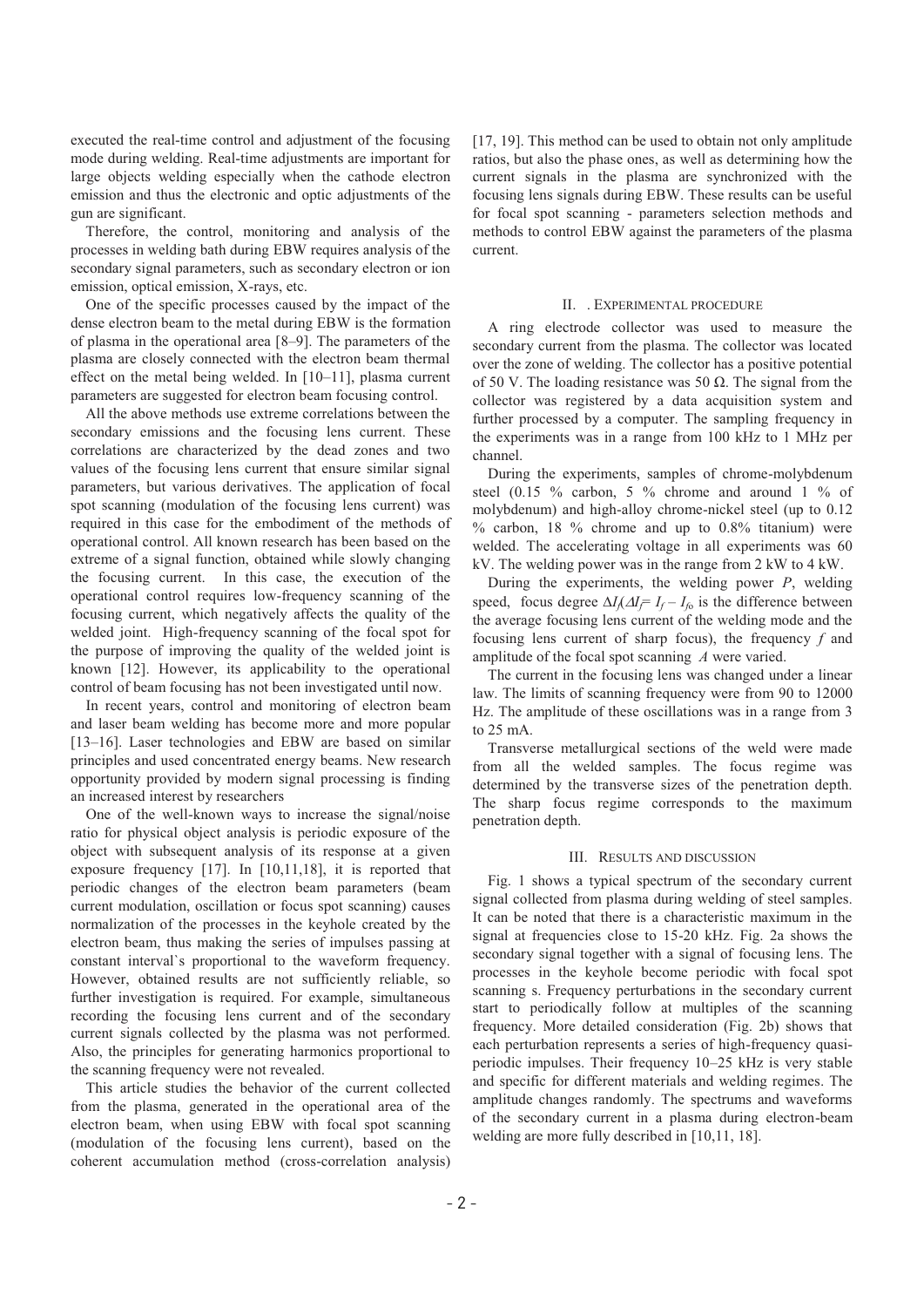

Fig. 1 A typical signal spectrum of the secondary current collected from the plasma during electron-beam welding with focus point oscillation (welding power: 2.5 kW, sharp focus regime ( $\Delta I_f=0$ ), scanning frequency: 561 Hz).



Fig. 2 Waveform of secondary current, collected from the plasma and the signal of the focus coil current during electron-beam welding with focus point oscillation. 1. *Data* (*t*): secondary current. 2.*Osc*(*t*): signal from the focusing lens current.

There is a hypothesis to explain the mechanism of the appearance of high-frequency oscillations in the secondary signal in the plasma. It deals with the assumption of the existence of explosive boiling in the keyhole [12, 20]. The rate of energy input in the interaction of the electron beam with the metal in the keyhole is much higher than the rate of heat removal through conduction. There is local overheating of the metal, followed by explosive boiling. The boiling metal vapor affects beam shielding, the beam is scattered by the metal vapor, and the power density is dramatically reduced. After the vapor evacuation from the keyhole, the beam power density is again above the critical and the process resumes. The frequencies predicted by this hypothesis are close to those observed experimentally (Fig. 1).

The described phenomena have important effect. They imply the extreme character of the probability of selfoscillation processes on the power density of the electron beam. The hypotheses do not disprove each other. Increasing the power density of the electron beam makes the difference between the velocities of the input energy in the metal and its removal even larger. This must increase the probability of local overheating of the metal.



Fig. 3 The high-frequency component of the secondary current during the linear rise of the focusing lens current. (*P*=2 kW).

Fig. 3 shows the secondary current and the high-frequency component  $(f$ > 10 kHz) during the linear rise of the focusing lens current. The signal is appreciable in a certain range, accompanied by deep penetration. The high-frequency component appears in a narrow range. The dependence of the high-frequency component on the power density (the focus degree) is used to construct operational control methods.

In the given work, research into the secondary signal was conducted using coherent accumulation, which is an enhancement of coherent detection, and is widely applied to tracking an electronic beam on a seam, but it has been applied to research processes in the keyhole and welding control only recently. In this research, the high-frequency range 15–20 kHz was studied.

The coherent accumulation method is illustrated in Fig. 4. The small-width square-wave signal is formed from the signal from the current of the focusing lens  $(Osc(t))$  - a basic signal *g*(*t*). The basic signal  $g(t+\tau)$  is shifted relative to the initial signal  $Osc(t)$  for a set time  $\tau$  (Fig. 4).

 The signal of the secondary current, collected from the plasma  $I_c(t)$  is processed by a digital or analog high-pass filter with a cutoff frequency around 10 kHz. The selected signal of the high-frequency component (*Data*(*t*)) is rectified and then multiplied by the basic signal,  $g(t+\tau)$ . The result is integrated over time. As a result, we have the function  $S(\tau)$ 

$$
S(\tau) = \int_0^{t_0} g(t + \tau) \cdot |Data(t)| dt,
$$

where  $t_0$  is the sampling time. This function  $S(\tau)$  expresses the average amplitude of the high-frequency secondary signal for each value of the shift kV. The welding power was in the range from 2 kW to 4 kW.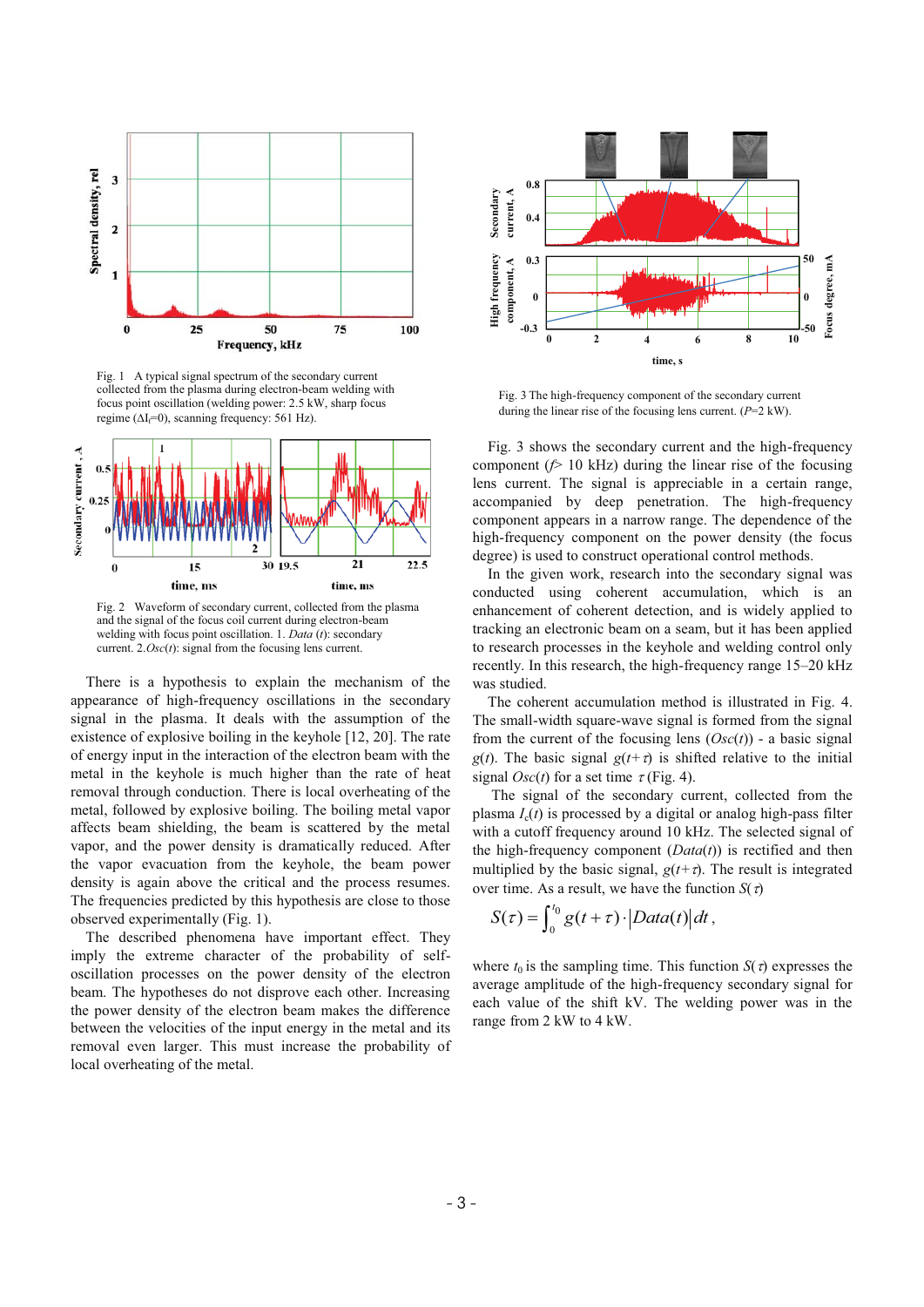

Fig. 3 Coherent accumulation method

In other words, for each value of focusing lens current, there is an average value of the amplitude of the highfrequency oscillations of the secondary signal.



Fig. 5 1- Function  $S(\tau)$ , obtained using the coherent accumulation method on  $\tau$ , is the result of secondary processing of the highfrequency component signal. 2-  $Osc(\tau)$  is the record of the focusing lens current ( $P=2.5$  kW, underfocus regime ( $\Delta l = -10$ mA), oscillation frequency *f*=966 Hz).



Fig. 6 1- Function  $S(\tau)$ , obtained using the coherent accumulation method on  $\tau$ , is the result of secondary processing of the highfrequency component signal. 2-  $Osc(\tau)$  is the record of the focusing lens current ( $P=2.5$  kW, overfocus regime ( $\Delta I = +17$  mA), oscillation frequency *f*=966 Hz).

Fig. 5a shows the results of processing the secondary current signal using coherent accumulation with focal spot scanning . The underfocus regime was used. The frequency was 966 Hz and the amplitude of the focusing lens current oscillations was 7 mA. It is possible to present this function in phase space. For this purpose, on a horizontal axis we postpone the current of the focusing lens (Fig. 5b).The characteristic lag of the high-frequency component signal relative to the deflection coil current signal may be noted. A similar phenomenon has been observed in [21] and may be explained by thermal effects in the melting zone.

Fig. 6 shows the results when the beam is over-focused. The change in sign of the correlation coefficient when the beam is focused is of major interest. When the beam is under-focused the coefficient's sign is positive. As the focusing current is increased, the coefficient's magnitude decreases monotonically, becoming zero in the region of sharp focus. A similar phenomenon has been observed in the entire range of investigated conditions. The total number of observations in the multi-factor experiment was 107.

The change in the sign of the correlation coefficient during a change in the focusing current is highly significant. The existence of an extreme in the amplitudes of the highfrequency oscillations of the secondary current in the plasma as a function of the focusing current as it is slowly changed may be explained by the existence of an extreme in the welding parameters (weld penetration, width of the melting zone, etc.). In the experiments described, the frequency of change of the focusing current was several orders of magnitude larger than the frequencies characterizing the geometry of the melting zone. The results obtained confirm the hypothesis that the probability of the occurrence of highfrequency oscillations as well as the amplitude of those oscillations in the secondary waveform, increase monotonically given an increase in the concentration of energy in the area of interaction between the electron beam and the metal in the melting zone.

The function described makes it possible to detect focus conditions and directly control them in the process of EBW. To do this while welding with an oscillating beam, the electron gun's focusing lens current is modulated by frequency *f*. The current of the charged-particle collector installed over the electron beam weld zone is recorded during the welding process.

In this case the focusing current can be written as: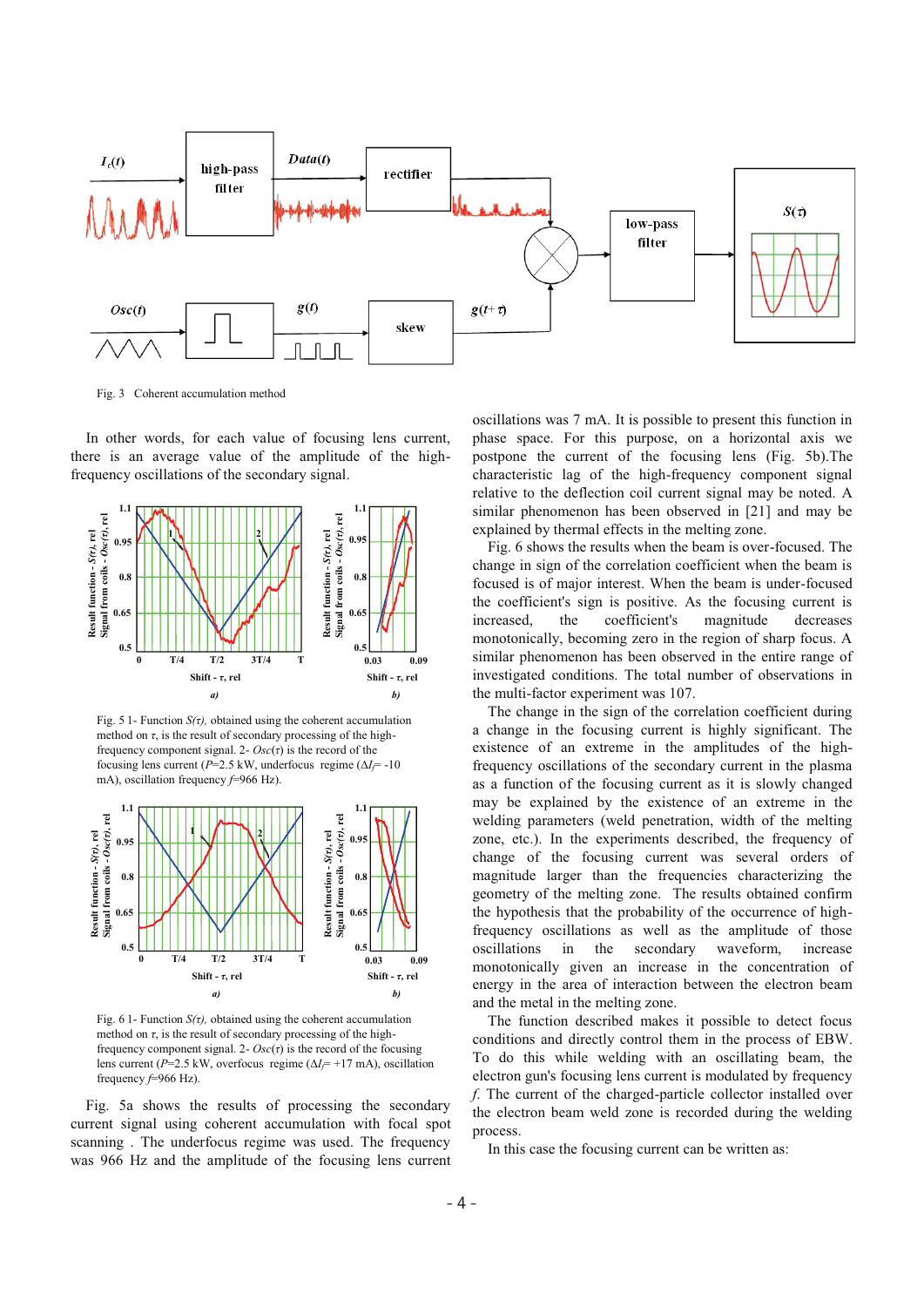$$
I_{\rm f}(t) = \langle I_{\rm f} \rangle \cdot (1 + \xi \cdot \cos \omega \cdot t) \bigg] \tag{1}
$$

where $\langle I_f \rangle$  is the current average value of the focusing current;  $\xi$  is the modulation depth of the focusing lens current,  $\omega = 2\pi f$  is the focus's scanning frequency (modulation of the focusing system's current).

The waveform of the secondary current in the plasma, which was captured by the electron collector, is subjected to high-frequency filtering and then rectification. In the process, the amplitude of the high-frequencies of the current captured by the electron collector will change according to the following law:

$$
I_{\rm km} = \varphi[I_{\rm fo} - I_f(t)],
$$

where  $\varphi[I_{\rm fo} - I_{\rm f}(t)]$  – is the function described above which expresses the dependence of the amplitude of the highfrequency oscillations of the secondary current on the level of focus  $(\Delta I_f = \langle I_f \rangle - I_{fo})$ .

As shown above, in the absence of modulation of the focusing lens current ( $\xi = 0$ ) the function  $\varphi[I_{\text{fo}} - I_{\text{f}}(t)]$  has an extreme(maximum) when  $I_f = I_{fo}$ , and the vicinity of this point may be roughly approximated by the quadratic function

$$
I_{\text{km}} = \varphi (I_{\text{fo}} - I_{\text{f}}) = a - k \cdot \Delta I_{f}^{2} =
$$
  
\n
$$
a - k \cdot (I_{\text{fo}} - I_{\text{f}})^{2}, \qquad (2)
$$

where *a*, *k* are certain coefficients. Inserting  $(1)$  into  $(2)$ 

$$
I_{\kappa m} = a - k \cdot (\Delta I_f^2 - 2 \cdot I_f \cdot \xi \cdot \Delta I_f \cdot \cos \omega \cdot t +
$$
  
+ 
$$
I_f^2 \cdot \xi^2 \cdot \cos^2 \omega \cdot t
$$
 (3)

If the waveform of (3), which expresses the amplitude of the high-frequency oscillations of the secondary current are synchronously demodulated at frequency  $\omega$  then, after synchronous demodulation and low-frequency filtering in order to remove modulation oscillations, we obtain a waveform proportional to the expression:

$$
I_{k\omega} = I_f \cdot \xi \cdot (I_f - I_{f_0}) \tag{4}
$$

This waveform makes it possible with high accuracy to determine and adjust the focusing current of an electron beam providing either the maximum weld penetration of the metal (a sharply focused beam) or a penetration value close to the maximum (over-focused or under-focused beams).

### IV. CONCLUSION

1. In this paper, the ability to study processes in the penetration channel (keyhole) during electron-beam welding was demonstrated. A combination of an application of focus beam oscillation and an analysis of the instabilities of the secondary current, collected from the plasma over the welded samples was used for this purpose.

2. The experimentally obtained secondary current signal, collected from plasma during electron-beam welding with electron beam oscillation contains a series of high-frequency perturbations, which follow each other at certain frequencies that are multiples of the deflection scanning frequency.

3. It was shown that the probability of occurrence of these high-frequency perturbations increases with the concentration of energy in the interaction zone. Hypotheses for the emergence of high-frequency oscillating processes in the "beam-keyhole-plasma" structure were considered. The local overheating of the metal is possible during electron-beam welding with a subsequent vapor explosion and defocusing of the latter, when the vapor density reaches a critical value.

4. A method has been developed to adaptively focus an electron beam during EBW. The method provides highly accurate control of the focus of an electron beam during welding with an oscillating focus in conditions of deep weld penetration. The method is based on the use of synchronous demodulation and makes it possible to determine and adjust the focusing current of an electron beam during EBW, which during the welding process provides either maximum weld penetration of the metal (a sharply focused beam) or a penetration value close to the maximum (over-focused or under-focused beams).

#### **REFERENCES**

- [1] R. Rai, P. Burgardt,J.O. Milewski, T.J.Lienert, T.DebRoy, "Heat transfer and fluid flow during EBW of 21Cr–6Ni–9Mn steel and Ti– 6Al–4V alloy,"*J. Phys. D: Appl. Phys.*, vol. 42, no. 2,pp. 1-12, Jan. 2009.
- [2] R. Rai, T.A. Palmer, J.W. Elmer, T. DebRoy,."Heat transfer and fluid flow during EBW of 304l stainless steel alloy,"*Weld. J.,*vol. 88, pp. 54s-61s, March 2009.
- [3] VidyutDey, Dilip Kumar Pratihar, G.LDatta, M.N. Jha, T.K. Bapat, "Optimization of bead geometry in EBW using a Genetic Algorithm,*. J. of Mat.Proc.Ttech.*vol. 209, iss. 3, pp. 1151–1157, Feb. 2009.
- [4] E. Koleva, "Electron beam weld parameters and thermal efficiency improvement",*Vacuum*, 2005, vol. 77,iss. 11, pp. 413-421, March 2005.
- [5] "Recommended practices for EBW," ANSI/AWS, American Welding Society, Miami, FL, 1999, pp.1-99,
- [6] J.W.Elmer, A.T.Teruya, "An enhanced faraday cup for the rapid determination of the power density distribution in electron beams,"*Weld. J.*, vol. 80, no. 12, pp. 288-295, 2001.
- [7] T.A. Palmer, J.W.Elmer, K.D.Nicklas, T.Mustaleski, "Transferring EBW parameters using the enhanced modified faraday cup,"*Weld. J.*, vol. 86, pp. 388s-398s, Dec. 2007.
- [8] I.A. Krinberg, G.M. Mladenov, "Formation and expansion of the plasma column under electron beam-metal interaction," *Vacuum*, vol. 77, pp. 407-411, 2005.
- [9] D.N.Trushnikov, V.Ya.Belen'kiy, V.M.Yazovskikh, L.N.Krotov, "Formation of a secondary-emission signal in EBW with continuous penetration,"*Weld. Int.*, vol. 21, no. 5, pp. 384-386, 2007.
- [10] V.M.Yazovskikh, D.N.Trushnikov, V.Ya.Belenk'iy, "The mechanism of secondary emission processes in EBW with the modulation of the electron beam,"*Weld. Int.*,vol. 18, no. 9, pp. 724-729, 2004.
- [11] D. N. Trushnikov, "Using the wavelet analysis of secondary current signals for investigating and controlling EBW"*Weld. Int.*, DOI:10.1080/09507116.2012.715932, Oct. 2012, to be published.
- [12] V. Zuev, N.N. Rykalin, A.A. Uglov, "Fundamentals of electronbeam processing of materials,".*Moscow: Mashinostroenie*; USSR, 1978. p. 239 [in russian].